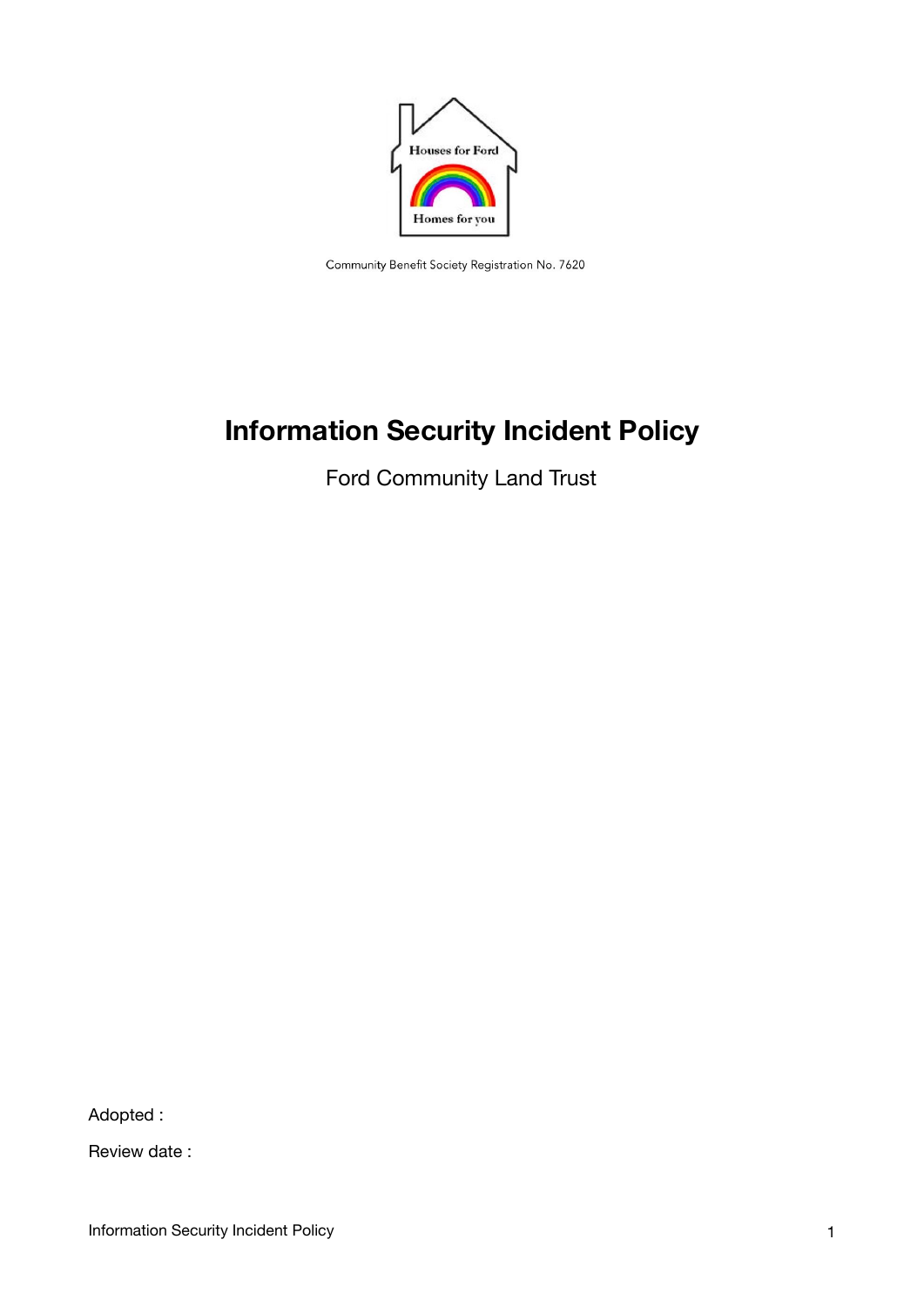#### 1 Purpose

1.1 This document defines an Information Security Incident and the procedure to report an incident.

#### 2 Scope

2.1 This document applies to all staff, Board Members, contractual third parties and agents of the Ford Community Land Trust (FCLT) who have access to Information Systems or information used for FCLT purposes.

#### 3 Definition

3.1 An information security incident occurs when data or information is transferred or is at risk of being transferred to somebody who is not entitled to receive it, or data is at risk from corruption.

#### 4 An Information Security Incident includes:

- **•** The loss or theft of data or information
- **•** The transfer of data or information to those who are not entitled to receive that information
- **•** Attempts (either failed or successful) to gain unauthorised access to data or information storage or a computer system
- **•** Changes to information or data or system hardware, firmware, or software characteristics without the knowledge, instruction, or consent of the FCLT
- **•** Unwanted disruption or denial of service to a system
- **•** The unauthorised use of a system for the processing or storage of data by any person.

#### 5 When to report

5.1 All events that result in the actual or potential loss of data, breaches of confidentiality, unauthorised access or changes to systems should be reported as soon as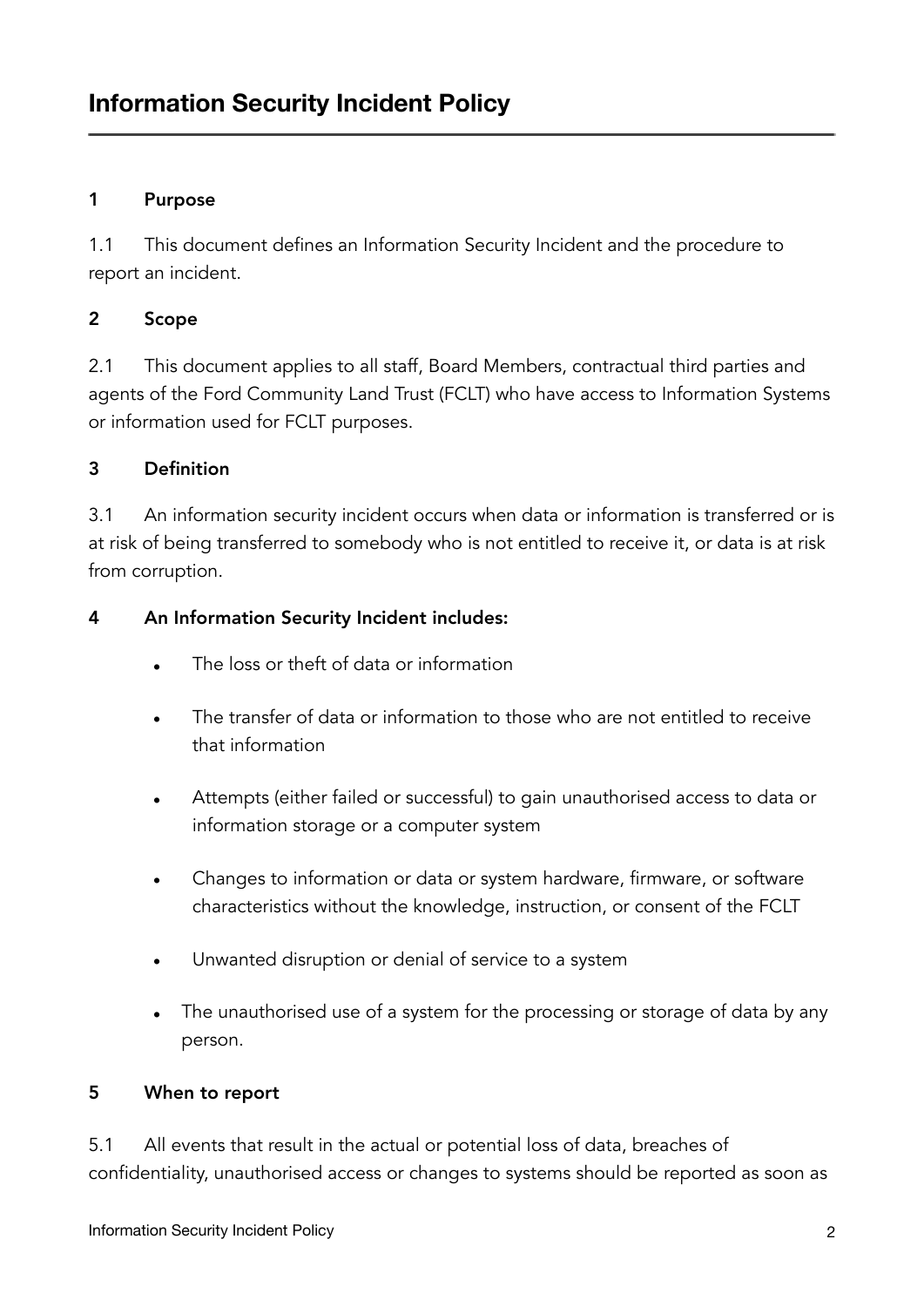they happen. If the breach occurs or is discovered outside fo normal working hours, it must be reported as soon as is practicable.

## 6 Action on becoming aware of the incident

6.1 The Chairman must be contacted by email or telephone.

6.2 The Chairman will require you to supply further information, the nature of which will depend upon the nature of the incident. However, the following information must be supplied:

- full and accurate details of the incident
- when the breach occurred (dates and times)
- who is reporting it
- the nature of the personal data information
- how many individuals are involved

6.3 The outcomes of these actions are to be reported to the designated Data Protection Officer.

## 7 Containment and recovery

7.1 The Chairman will first determine if the breach is still occurring. If so, together with the Data Protection Officer and, if appropriate a representative from the IT support company (the Response Team), the appropriate steps will be taken immediately to minimise the effect of the breach.

7.2 An initial assessment will be made by the Response Team to establish the severity of the breach and whether there is anything that can be done to recover any losses and limit the damage of the breach. That group will also establish who may need to be notified as part of the initial containment and will inform where appropriate, the police.

## 8. Investigation and Risk Assessment

8.1 An investigation will be undertaken as soon as reasonably possible, but, generally, within 24 hours of the breach being discovered / reported.

The investigation will focus on the cause of the breach, the risks associated with it, and will take into account: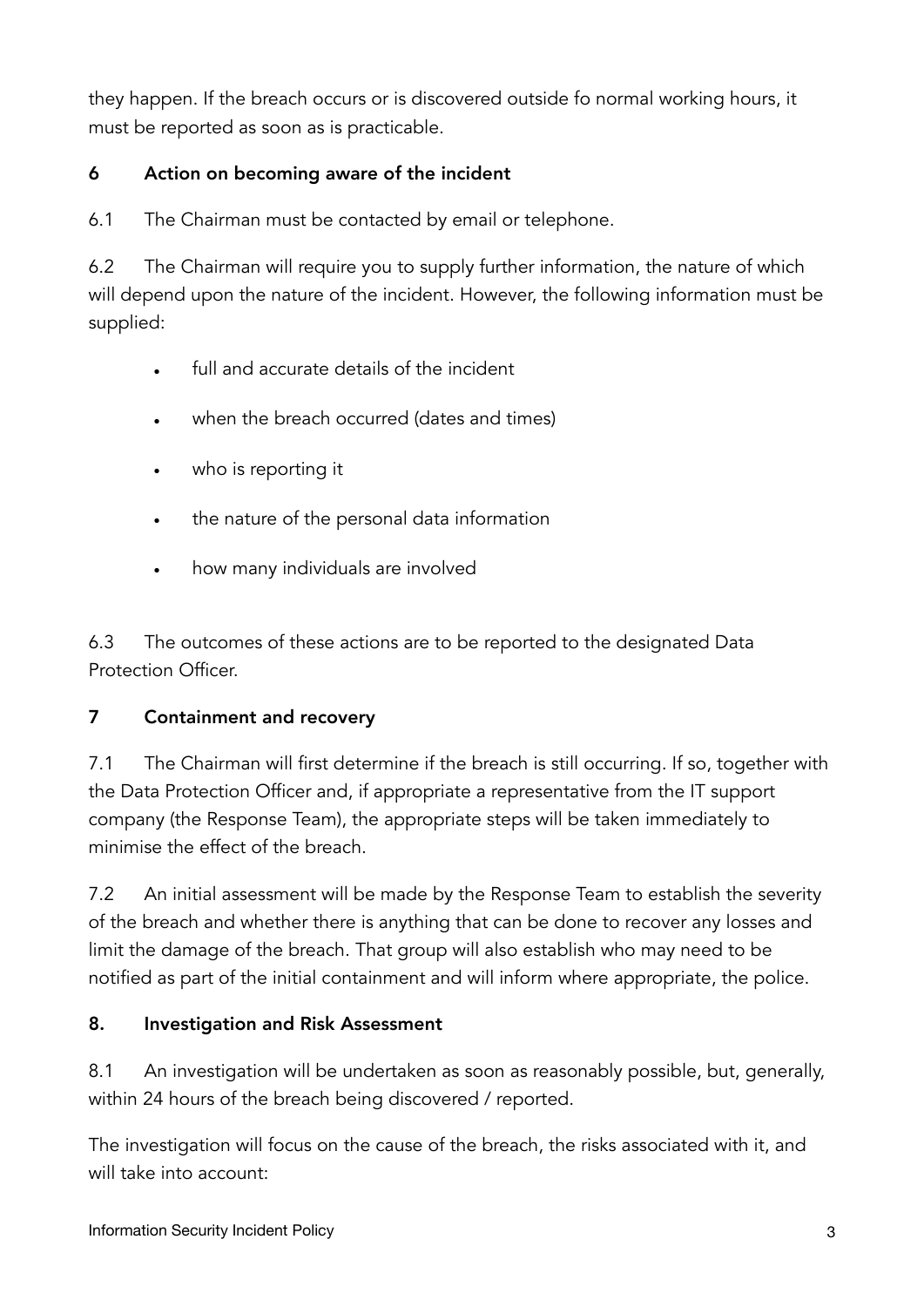- the type of personal data involved
- its sensitivity
- the protections in place (e.g. encryptions)
- what happened to the data, whether it has been lost or stolen
- whether the data can be put to any illegal or inappropriate use
- the affected individuals, and the potential adverse consequences to them (including how serious/substantial these consequences could be, and the likelihood of occurrence)
- whether there are wider consequences to the breach
- other relevant considerations

#### 9. Notification

9.1 The Response Team, will determine who needs to be notified of the breach.

9.2 Every incident will be assessed in regards to notification on a case-by case-basis, including consideration of the following:

- are there any legal/contractual notification requirements
- will notification assist the individuals affected can they take actions in relation to the information to mitigate risks
- will notification help prevent the unauthorised or unlawful use of personal data
- will notification help the FCLT to meet its obligations under data protection law
- if a large number of individuals are affected or the consequences are very serious, does the ICO need to be notified.

9.3 If the Response Team discovers a personal data security breach that poses a risk to the rights and freedoms of individuals, it will report it to the ICO within 72 hours of discovery.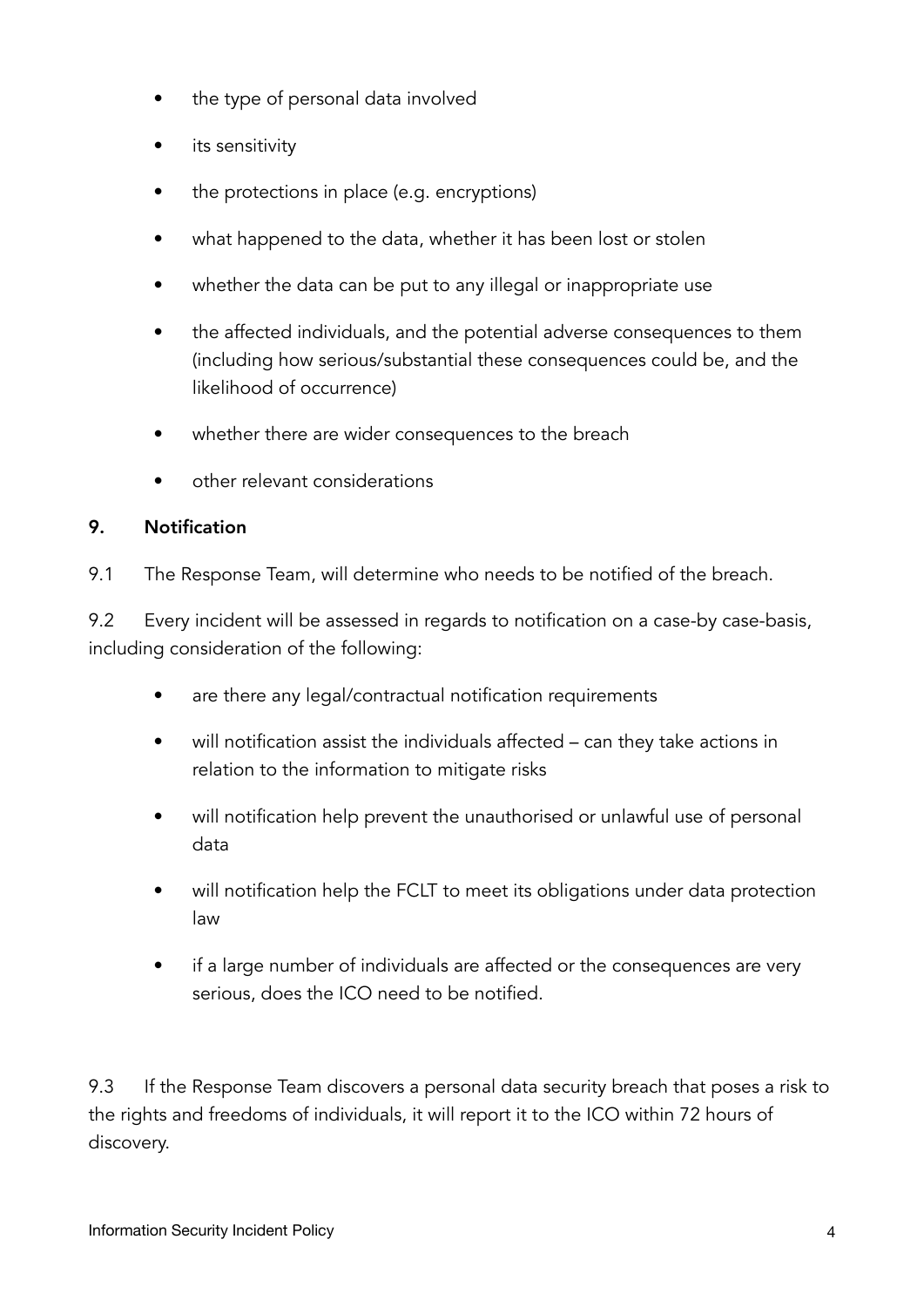9.4 Notification to the individuals whose personal data has been affected by the incident will include a description of how and when the breach occurred and the data involved. To the extent feasible, specific and clear advice will be given on what they can do to protect themselves, including what actions have already been taken to mitigate the risks. Individuals will also be provided with contact details to allow them to contact FCLT for further information or to ask questions on what has occurred.

9.5 The Response Team must also consider notifying third parties such as the police, insurers, banks or credit card companies, etc. This would be appropriate where illegal activity is known or is believed to have occurred, or where there is a risk that illegal activity might occur in the future.

9.6 The Response Team will also consider whether it is appropriate to issue communications to other interested parties.

9.7 All actions will be recorded by the Chairman.

#### 10 Evaluation and Response

10.1 Once the initial incident is contained, the Response Team will carry out a full review of the causes of the breach; the effectiveness of the response(s) and whether any changes to systems, policies or procedures are required.

10.2 Existing controls will be reviewed to determine their adequacy, and whether any corrective actions should be taken to minimise the risks of similar incidents occurring.

The review will consider:

- where and how personal data is held, stored and secured
- where the biggest risks lie, including any further potential weak points within the existing systems / data protection framework
- whether methods of transmission are secure, and compliant with the principle of data minimisation (only sharing the minimum amount of data necessary)
- identifying weak points within existing security measures
- staff awareness and training
- implementing a personal data breach plan and identifying individuals / functions responsible for reacting to reported breaches of security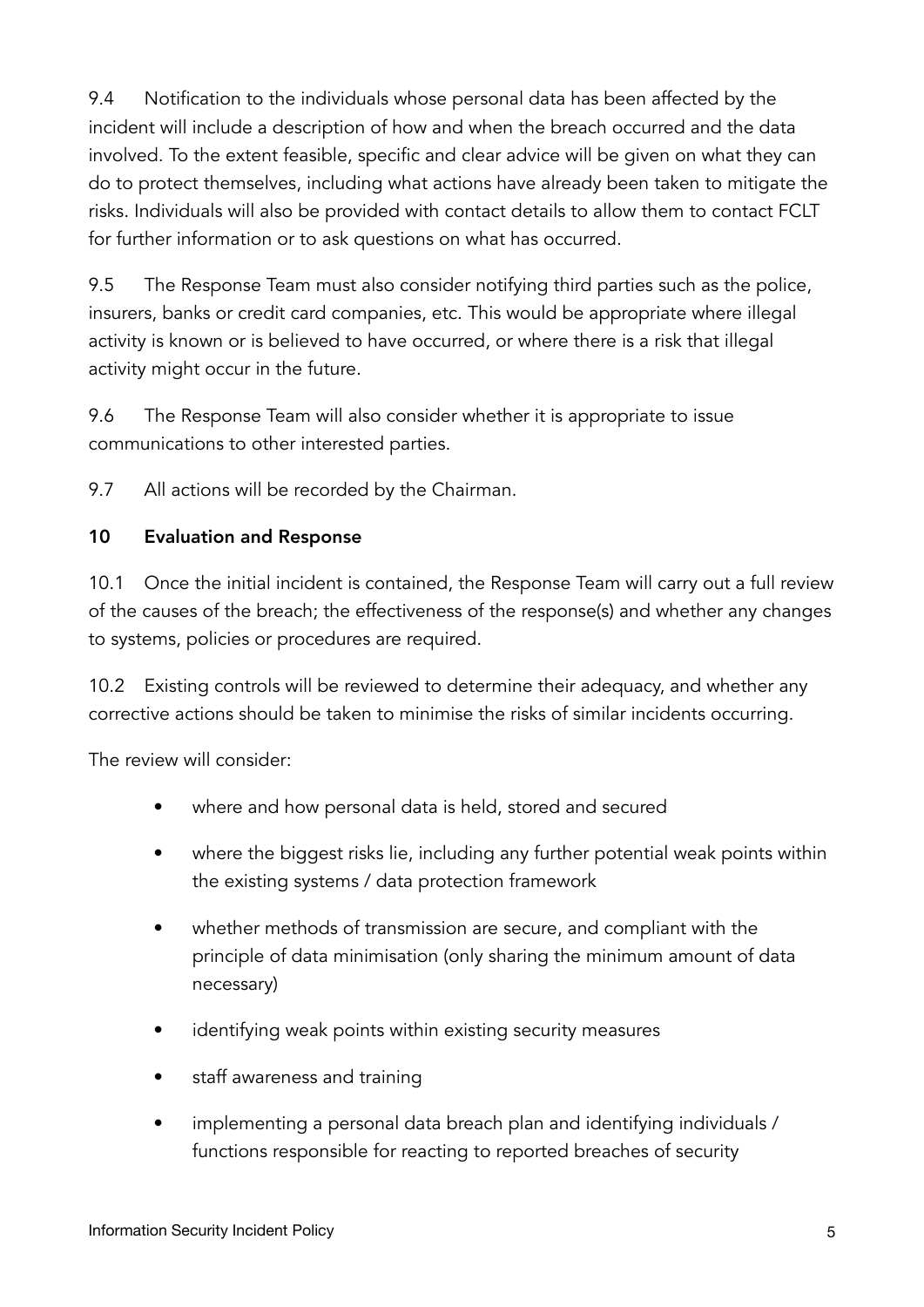Any report recommending changes to systems, policies and procedures relating to personal data protection will be considered and approved, as appropriate, by the Board.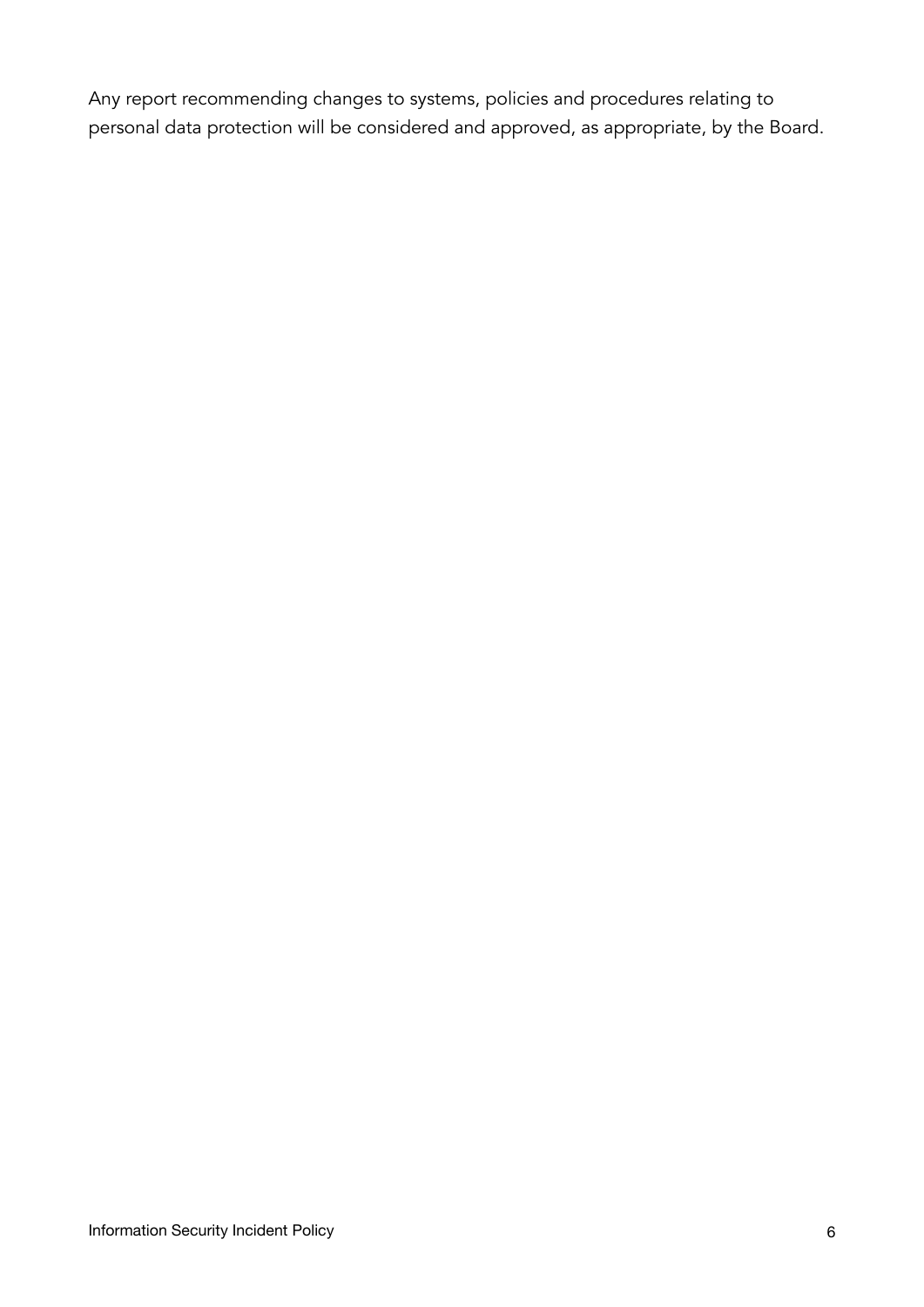#### Examples of Information Security / Misuse Incident Protocols

Information Security Incidents are not limited to this list, which contains examples of some of the most common incidents.

Malicious Incident

- Computer infected by a virus or other malware, (for example spyware or adware)
- An unauthorised person changing data
- Receiving and forwarding chain letters including virus warnings, scam warnings and other emails which encourage the recipient to forward onto others.
- Social engineering unknown people asking for information which could gain them access to data (e.g. a password or details of a third party).
- Unauthorised disclosure of information electronically, in paper form or verbally.
- Falsification of records / inappropriate destruction of records
- Denial of Service, for example damage or interruption to FCLT equipment or services caused deliberately e.g. computer vandalism
- Unauthorised Information access or use
- Giving information to someone who should not have access to it verbally, in writing or electronically
- Printing or copying confidential information and not storing it correctly or confidentially.

#### Access Violation

• Disclosure of logins to unauthorised people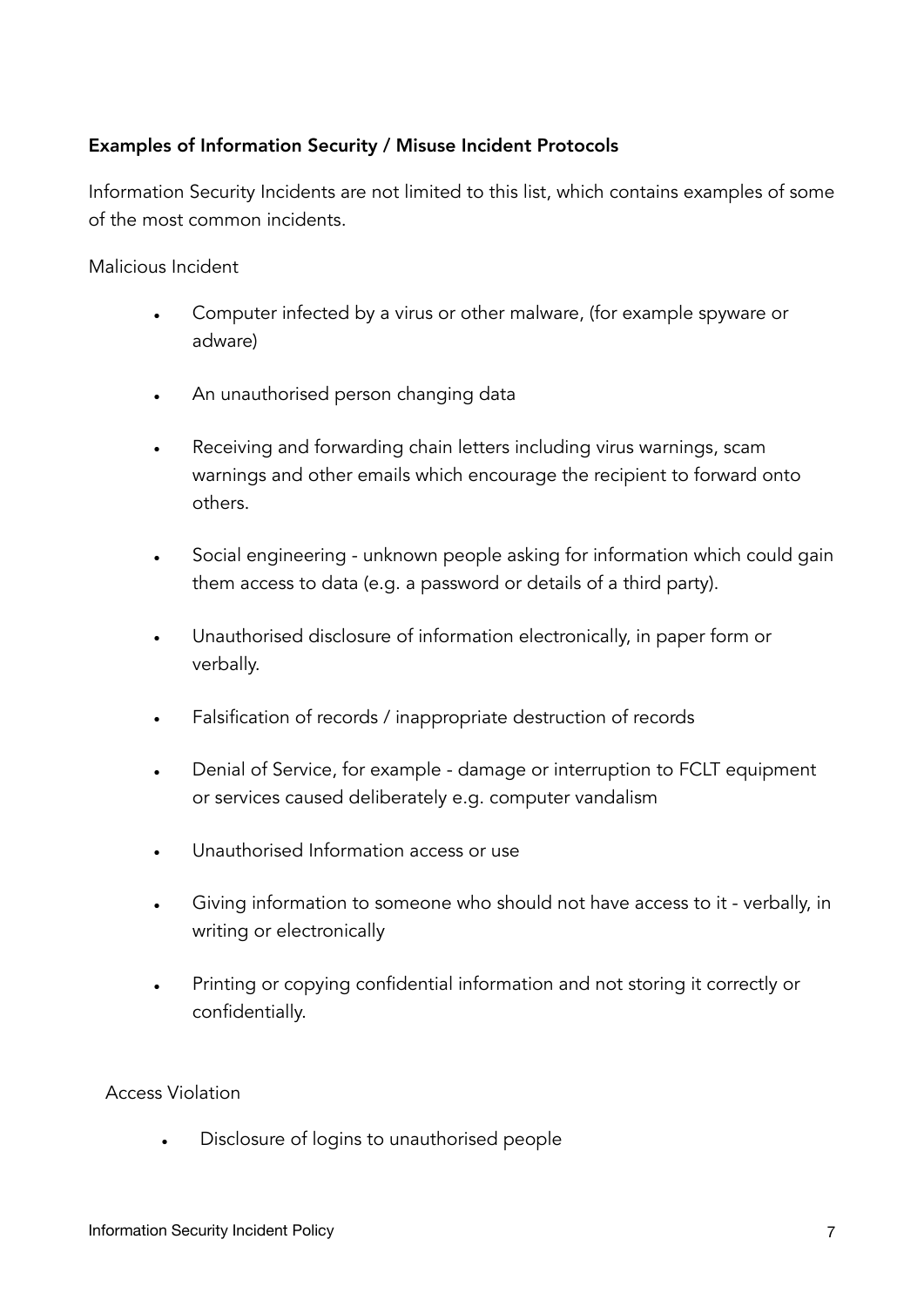- Disclosure of passwords to unauthorised people e.g. writing down your password and leaving it on display
- Accessing systems using someone else's authorisation e.g. someone else's user id and password
- Other compromise of user identity e.g. access to network or specific system by unauthorised person

#### Environmental

- Loss of integrity of the data within systems and transferred between systems
- Damage caused by natural disasters e.g. fire, flooding, lighting etc
- Deterioration of paper records
- Deterioration of backup tapes
- Introduction of unauthorised or untested software
- Information leakage due to software errors.

#### Inappropriate use

- Accessing inappropriate material on the internet
- Sending inappropriate emails
- Personal use of services and equipment in work time
- Using unlicensed Software
- Misuse of facilities, e.g. phoning premium line numbers.

#### Theft / loss Incident

• Theft / loss of data – written or electronically held